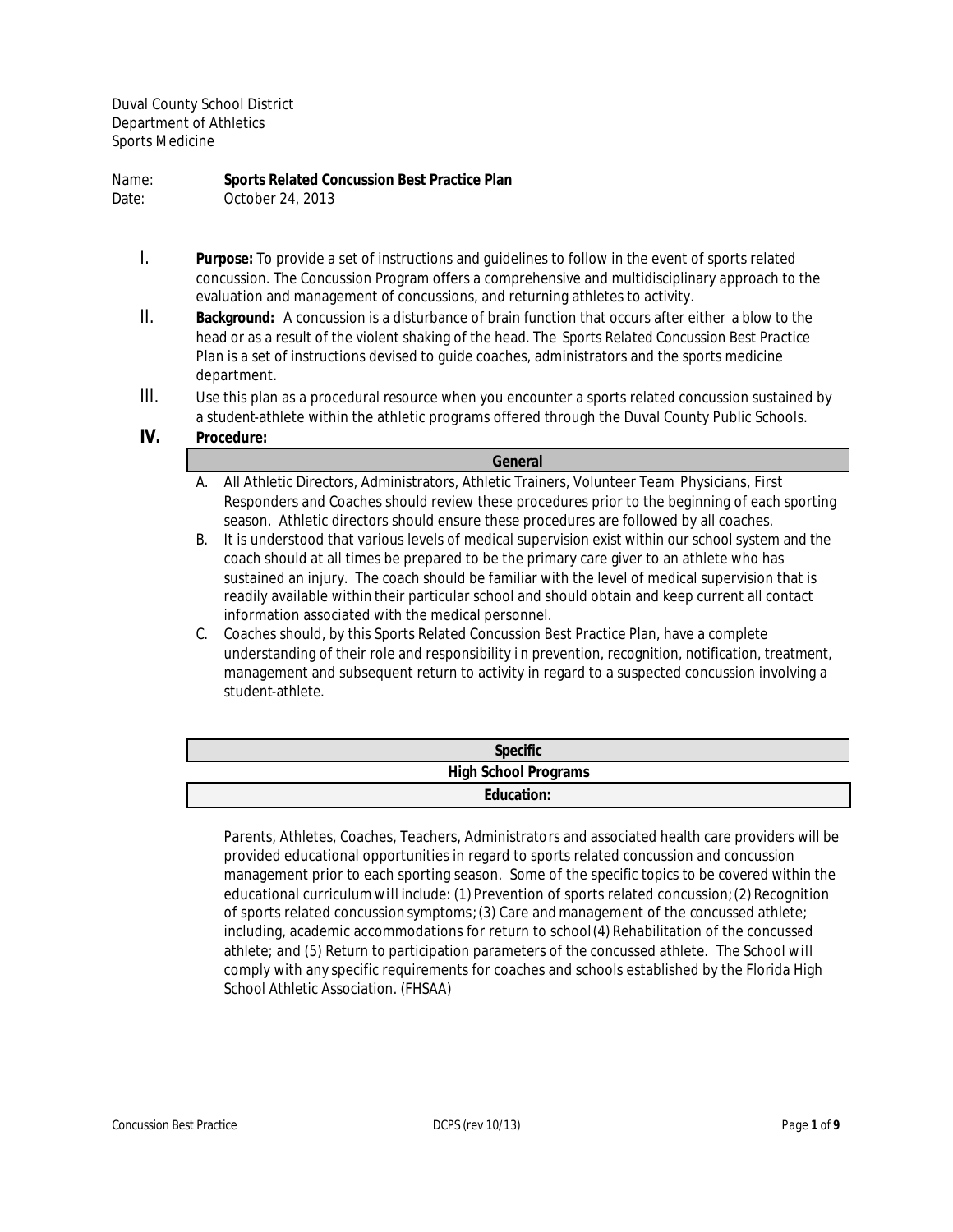Education will be provided to athletes and parents if an athlete has a sustained a suspected concussion. This should include information on concussion signs & symptoms, when to seek immediate care, safely returning to school and play, tips to aid in recovery (such as rest, reducing audio, visual & sound stimulation), and how to help reduce an athlete's risk for a future concussion. Promote awareness of the FHSAA Concussion Action Plan & requirement for MD/DO evaluation and final clearance prior to return to participation. NO athlete should return to play the same day if showing any signs and symptoms of a concussion

**Review:**

# 1. **Interested and required parties will participate in educational programs offered to provide information on the dangers of sport related concussion.**

### **Prevention:**

Prior to each sporting season, a team meeting is recommended to be convened by the Head Coach of each sport or as part of a seasonal meeting initiated by the school Athletic Director. A portion of this meeting shouldinclude a review of the information and consent form on sports related concussion, **Form (EL3CH)** from the FHSAA. This discussion can be lead by knowledgeable members of the medical community, the Head Coach or Athletic Director. Attendance will be strongly encouraged at this meeting; however, if the athlete and/or parent/guardian's are unable to attend they will be directed to the list of resources available through the Jacksonville Sports Medicine program for educational information regarding sports related concussion.

- $\triangleright$  Coaches should be completely versed in appropriate sizing and fitting of all protective equipment (e.g., helmets). Athletes or parents who feel any protective equipment is not properly sized or maintained should immediately request the sizing or equipment be rechecked. Students participating in sports that utilize helmets must understand that many factors influence proper helmet fitting, including hairstyles. These factors should be considered and addressed prior to final helmet fitting.
- $\triangleright$  Coaches should educate players on any rules of the sport that promote safety and protect athletes from injury, and emphasize why these rules are in place.
- $\triangleright$  Coaches should also instruct players and reinforce the proper fundamental skills that help protect them from head or other injury.

When practical, the School will encourage a baseline neuropsychological assessment. This assessmenthas been demonstrated as a useful tool for physicians in the event of a concussive head injury; especially, when determining readiness to return to competition. These assessments might be offered at local medical facilities or though the licensed athletic training staff at the School. This assessment may consist of computer based assessments, SCAT3, or other balance – reaction assessments and may be offered as a part of the pre-participation athletic screening. There may be a fee associated with these assessments.

**Review:** 

- **1. Student should participate in team meeting with the inclusion of sports related concussion discussion or review information provided through JSMP references.**
- **2. Coaches properly fit protective equipment for athletes.**
- **3. Coaches review safety rules and teach proper fundamental skills and techniques to help prevent injury.**
- **4. Encourage baseline neuropsychological assessments, as practical.**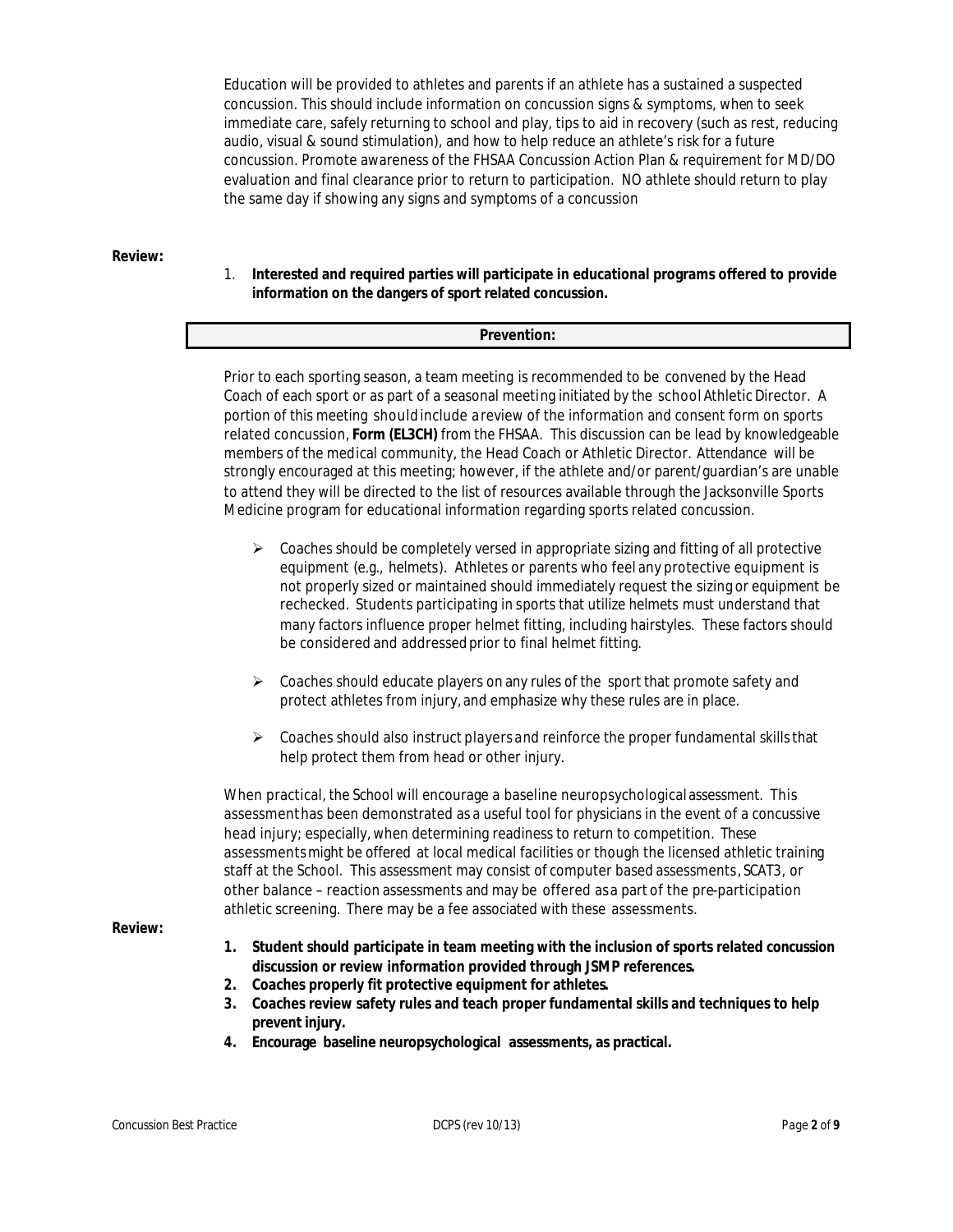# *Baseline Neuropsychological Assessment (ImPACT testing)*

The Duval County Public Schools Concussion program is funded through a grant provided by Baptist Community Health from March 2013 – March 2015. The grant is administrated by the Jacksonville Sports Medicine Program (JSMP). ImPACT is the selected program of choice for assessment purposes.

### **Participants:**

Student athletes will access this assessment option through the school-based licensed athletic trainer.

All athletes are eligible for the assessment; however, athletes participating in contact, high risk or collision sports are strongly encouraged to take this assessment.

A parental consent form is required to participate in the assessment and will be kept on file as part of the athlete's athletic medical records. It is advised this be a standard part of the athlete's pre-participation paperwork.

### **About the Assessment:**

The program will provide baseline assessments, ideally prior to any participation in sports. The assessment is repeated every other year provided a head injury did not occur within the two active years. The student athlete can request a copy of the baseline printed report at any time; otherwise, the data will remain within a secure database in the event it is needed in the future. The athlete will be provided with a reference card with demographic information about the assessments as well as general concussion education.

Post injury assessments will be made available at the request of the treating physician, the team physician or the licensed athletic trainer as defined within the operational protocol signed by the supervising physician.

- Only a trained health care professional (MD/DO) with experience and training in concussion management should interpret the results of baseline or post injury exam.
- When possible, ideally a neuropsychologist should interpret the computerized neuropsychological assessment components of a baseline exam.
- Results of neuropsychological assessments **should NOT** be used as a stand-alone diagnostic tool, but should serve as one component used by physicians (MD/DO) to make return to school and play or other management decisions.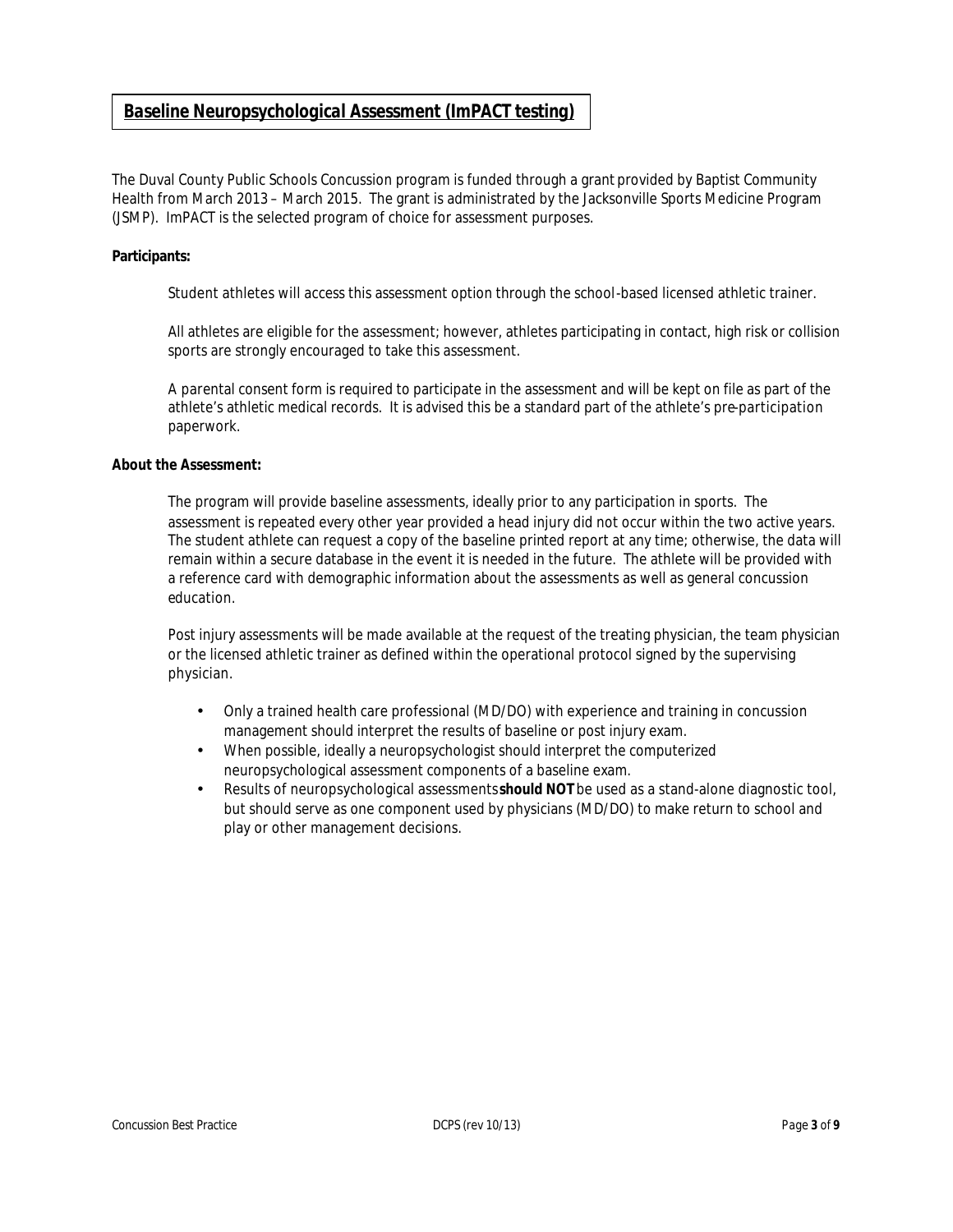### **Assessment Procedure:**

These assessments will be conducted primarily utilizing school based computer labs and administered by the school-based licensed athletic trainer in conjunction with the head coach(s) and the athletic director. The primary assessment administrator should be trained in the assessment process via JSMP.

- 1. Assessment administrator will introduce themselves and explain the purpose of the education and assessment.
	- Pre & post assessment with short educational video (note there may be some things that need clarification ie: we do not use yellow jersey, hockey intro but applies to all, etc.)
	- To acquire a baseline assessment should you ever suffer a concussion as a means of measurement
- 2. Ideally, athletes should be spaced at every other computer terminal to allow for minimal distractions. Coaches should be present to proctor the exam, as needed.
- 3. Re-boot computer to clear any other programs that may be running.
- 4. A brief education session for the athletes should be conducted utilizing the Concussion 101 video or similar presentation in conjunction with a pre & post assessment prior to the start of the ImPACT assessment. This may also be a part of parent & athlete orientation.
- 5. Provide assessment demographic card for each athlete taking the assessment.
- 6. Athletes will log-on using their school assigned login & password unless otherwise instructed
- 7. Use only Internet Explorer and desktop computers for assessment purposes.
- 8. Administer assessment by accessing **www.impacttestonline.com/testing**
- 9. Enter Access ID Code: **FC9D81EE16**
- 10. Complete demographic pages as a group.
- 11. Medical questions should be completed independently; then STOP
- 12. Explain and read the instructions and begin assessment together.
- 13. The assessment administrator reviews assessments completed in this sessions by:
- 14. Log into www.impacttest.com and log into customer center with user name and password
- 15. In the middle folder section, choose organizational report.
- 16. Select your report parameters based upon your needs. (i.e. Name, assessment date (use 1 day prior – 1 day past actual date), gender (both), test type (select both Baseline and baseline ++) and sport)
- 17. Verify validity and reschedule athletes who did not obtain a valid score. **An invalid assessment will be listed as (++)**
- 18. **Submit JSMP demographic form within two weeks of assessment.**

# **Scheduling and frequency:**

Assessment opportunities should take place about three times each school year. The scheduled dates should correspond with the three sports seasons. (fall, winter and spring) Baseline assessments are recommended every two years for ages 13 and older and annually for those aged 12 and below.

### **Training:**

All potential assessment administrators, including athletic trainers must undergo annual training in these assessment procedures. Each person responsible for administering the assessments will be issued secured log-in credentials and passwords.

For assessment please use: www.impacttestonline.com/testing

For administrative functions please use: www.impacttest.com and sign in with your credentials in the customer care section. This section will allow you to view and print reports.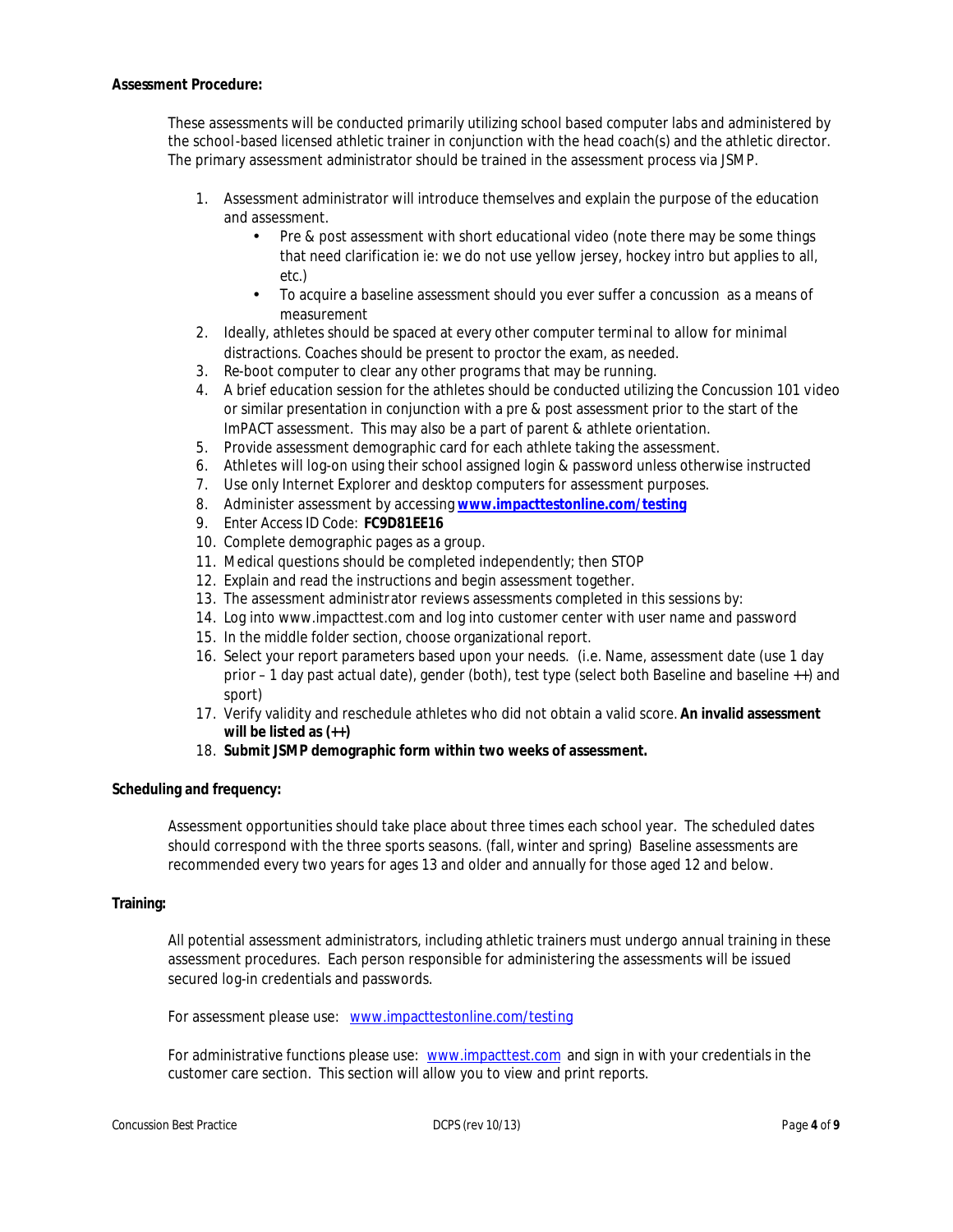- $\triangleright$  All involved are required to maintain and respect athlete / patient confidentiality at all times.
- $\triangleright$  Assessment results are only to be shared with the parent and licensed healthcare providers MD / DO / ATC for their intended use.

### **Recognition/Evaluation:**

If an athlete has reported a head injury or if any member of the athletic staff has witnessed a head related injury,the affected athlete will immediately be removed from the activity. The athlete will be required to receive a medical evaluation of the injury by an appropriate health care provider. (MD / DO)

 $\triangleright$  The coach is responsible for communicating this information to the parent(s)/guardian.

### **Review:**

- **1. If injury occurs, athlete is immediately removed from activity.**
- **2. Athlete is required to receive a physician evaluation if exhibiting signs/symptoms of concussion.**
- **3. Coach notifies parent(s)/guardian**

# **If Licensed Athletic Trainer (ATC) is present:**

An initial sideline injury assessment will be performed which includes evaluation of subjective symptoms, memory/recall and balance. A determination is then made regarding any concussive findings. If a concussion is suspected: **(When in doubt, sit them out)** The athlete is further removed from activity until medically cleared by a physician. (MD/DO). Emergency (EMS) transport should occur for athletes who have any; but, not limited to the following symptoms: *suspected cervical spine injury, prolonged loss of consciousness, inability to stand/walk, any focal neurological symptoms (dilated pupil, persistent weakness, numbness or parasthesia, slurred speech), deteriorating symptoms/status, severe or worsening headache, repeated vomiting, seizure activity, or unsteady gait.* 

# Next:

- 1. The SCAT3 assessment is a recognized evaluation and scoring tool for concussion and is required to be completed *as soon as practical*. Complete this evaluation in duplicate for your records or copy prior to releasing to student.
- 2. Complete a concussion information sheet
- 3. Provide documents to athlete/parents and direct them to obtain physician evaluation.
- 4. Educate the parents and athlete on earlyrecovery strategies, (physical and cognitive rest) as well as the Florida statute requirements for physician evaluation and medical clearance; including the forms required by the FHSAA.
- 5. Record the injury in the injury reporting database.
- 6. Notify team physician of the injury as soon as practical.
- 7. Notify athletic director, coach and Principal of injury as soon as practical.

The athletic trainer will make available the injury information to parents/guardian, the athletic director, coach and Principal. This notification is necessary to appropriately withhold the athlete from further physical activity as well as to provide information to the school administrators in the event the injury may require academic accommodations through the order of a physician.

Concussion Best Practice DCPS (rev 10/13) Page **5** of **9** Per Florida Statute, for all suspected concussive injuries, the athlete is required to be evaluated by a physician(MD or DO). When referring an athlete to a physician, a Northeast Florida Regional Sports Concussion Task Force (NEFRSCTF) packet should accompany the athlete for the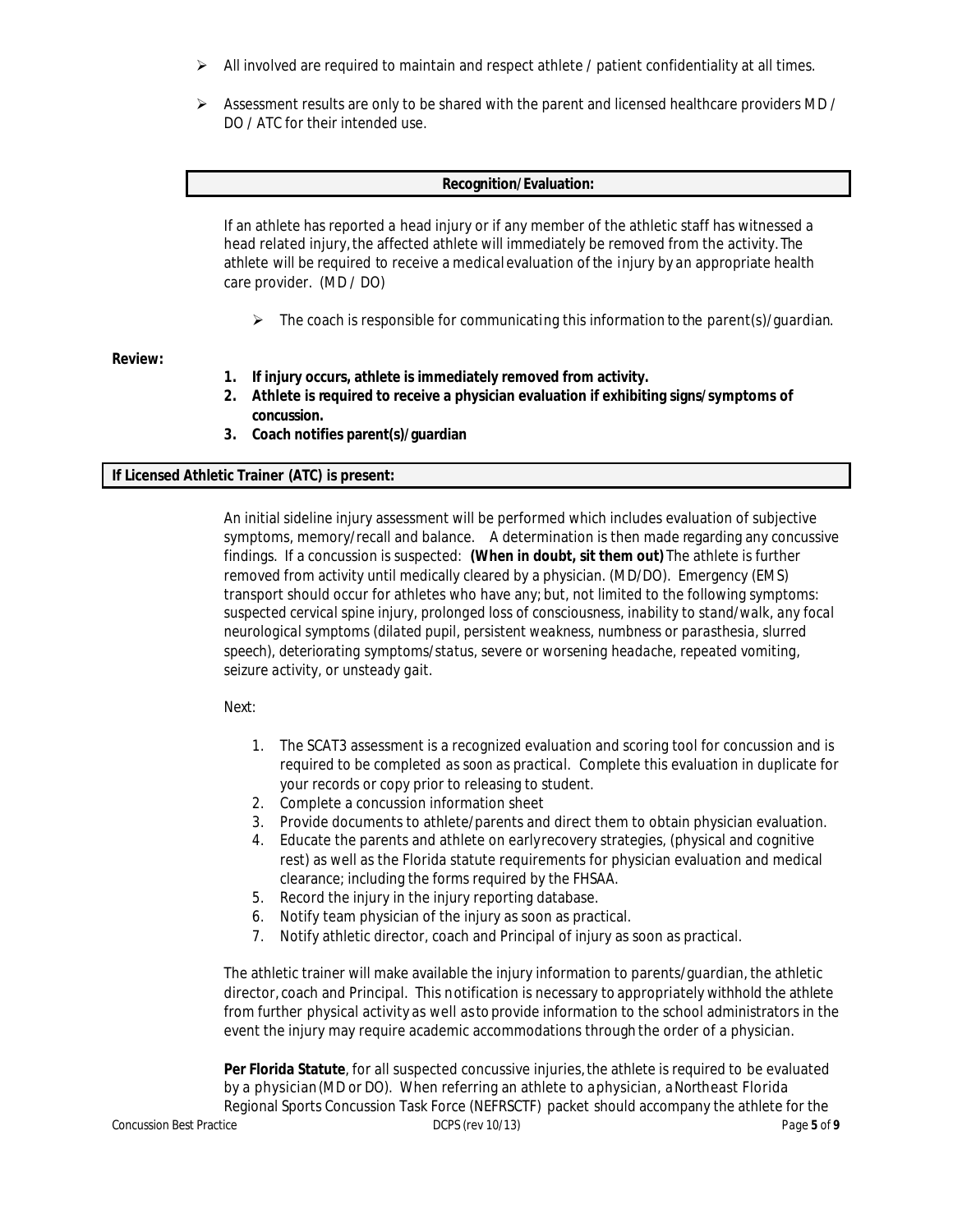physician to review. In addition, any evaluation tool (SCAT3) used; including, any subjective or objective findings should be sent with the athlete to deliver to the treating physician.

The physician willreview the paperwork; and,when appropriate, indicate when the athlete is cleared to begin a stepwise return to activity progression by completing the **FHSAA form (AT18 pg. 1),** The athlete must provide this document to the school to guide further management of the individual concussion incident. Upon return to school, the completed AT18 form must be presented back to the licensed athletic trainer for further care considerations.

Once the signed *AT18 pg. 1* is received, the student-athlete may begin the stepwise return to play protocol under the supervision of the athletic trainer, coach or other health care provider. Each step should take at least 24 hours to complete. If the athlete experiences a return of any concussion symptoms they must immediately stop activity, wait at least 24 hours or until asymptomatic, and drop back to the previous asymptomatic level. This protocol must be performed under supervision, and the forminitialized as indicated.

Upon successful completion of the protocol, **FHSAA form (AT18 pg. 1)** is then returned to the athlete's physician for review and re-evaluation if necessary. The treating physician may or may not require an additional visit prior to completing **FHSAA form (AT18 pg. 2)** for full return to competition. This Form (**AT18 pg. 1 & pg. 2**) will be kept on file in the athlete's athletic medical records.

v *The Licensed Athletic Trainer is the on-site healthcare professional with the responsibility and authority to withhold the athlete from practice or competition if they believe the athlete is at further risk of injury. The Licensed Athletic Trainer works under the direction of a supervising physician via a written operational protocol.* 

# **Post Injury Care & Communication:**

1. All athletes suspected of sustaining a sports related concussion must comply with the FHSAA Concussion Action Plan

The SCAT3 is a useful examination tool and is required to be completed at the time of injury, as practical. A copy of the SCAT3 or other evaluation report should accompany an injured athlete to the MD/DO for their initial evaluation.

# *The absence of a formal injury evaluation tool does not alter the FHSAA Concussion Action plan process.*

2. All concussions must be evaluated by a licensed MD /DO and return to play decisions are to be made by a licensed MD /DO. The FHSAA AT-18 parts 1 and 2 are both to be completed and signed by a licensed MD / DO prior to beginning a return to play protocol and competition respectively.

*Baseline assessment results should accompany athlete along with the SCAT3, as available. Post injury assessments via ImPACT will be made available to athletes as ordered by treating physician or team physician.* 

- Post Injury assessments are recommended to be taken between 24-72 hours post injury.
- Subsequent assessments are to be performed, as advised, by the MD/DO as symptoms resolve.
- v *The Licensed Athletic Trainer is the on-site healthcare professional with the responsibility and authority to withhold the athlete from practice or competition if they believe the athlete is at further risk of injury. The Licensed Athletic Trainer works under the direction of a supervising physician via a written operational protocol.*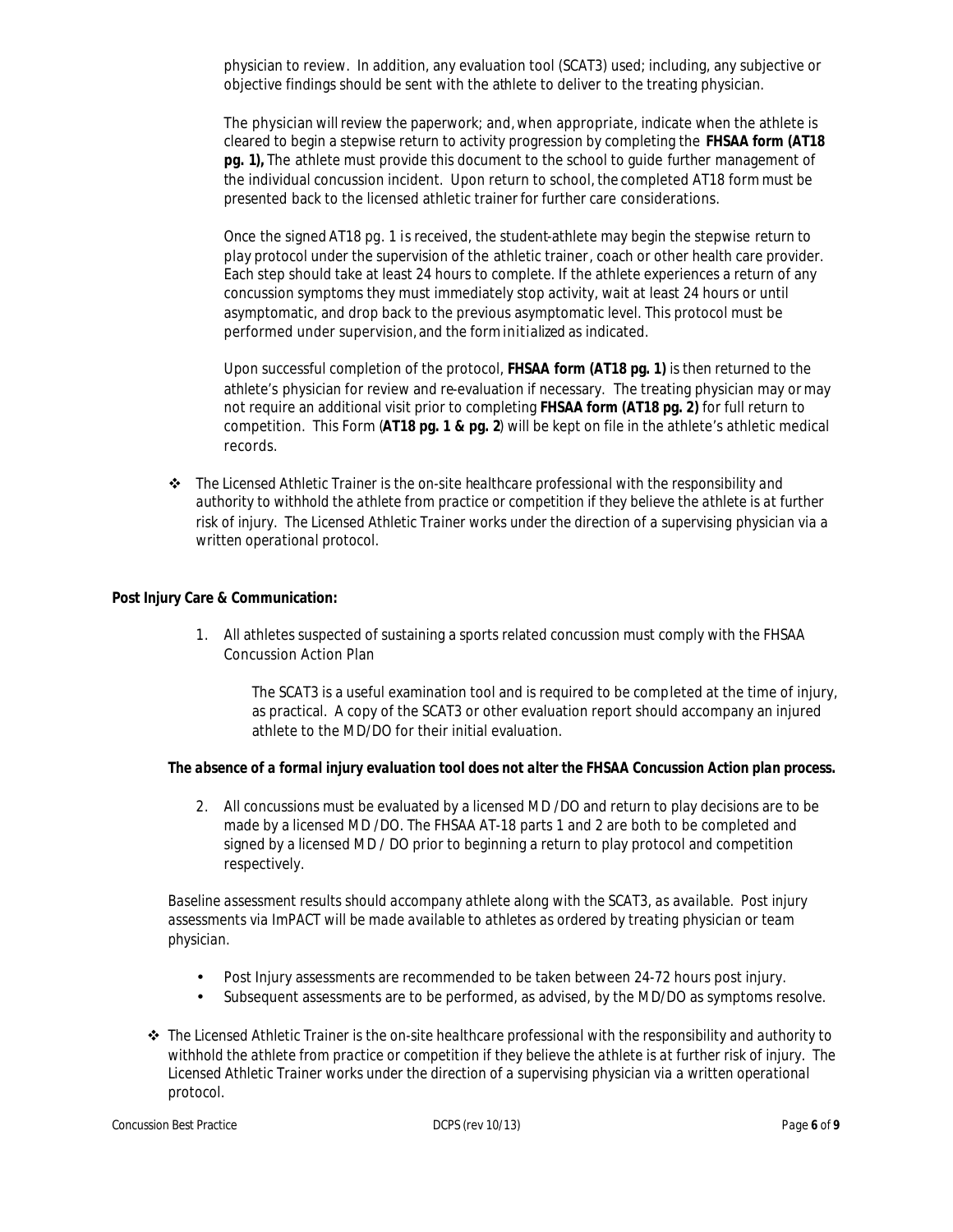- v *Your schools concussion program and chain of communication should include cooperation between the licensed athletic trainer, principal, athletic director, coach, athlete, and parent/guardian and others as deemed necessary.*
- v *Assessment information should be treated as personal medical information and treated appropriately in regard to patient privacy.*

### **Review:**

- **1. Initial injury assessment and procedure consistent with ATC operational protocol.**
- **2. If a concussion is suspected, a SCAT3 assessment will be completed at the time of injury by ATC**
- **3. Initiate concussion care packet**
- **4. Begin stepwise protocol upon receipt of initial clearance**
- **5. Receive return to competition paperwork.**

# **If a Licensed Athletic Trainer is NOT present:**

It is the responsibility of the coach to notify the parent(s)/guardian about an athlete's injury and review the requirement regarding physician evaluation. This should be done in emergency and non-emergency situations, or whenever a question of injury occurs.

Coaches:

- 1. Should recognize an injury has occurred and immediately remove an athlete from activity.
- 2. Administer first aid as trained or call for EMS assistance.
- 3. Notify parents and review state statute requirements for evaluation and return to play.
- 4. Do not allow athlete to return to play on the same day of a suspected head injury or without proper medical clearance.

The Coach should provide a Northeast Florida Regional Sports Concussion Task Force (NEFRSCTF) packet to the athlete and parent(s)/guardian for the physician to review and use to initiate management strategies for the athlete.

The physician will review the paperwork; and, when appropriate, indicate when the athlete is cleared to begin a stepwise return to activity progression by completing the FHSAA form (AT18 pg. 1), the athlete must provide this document to the school to guide further management of the individual concussion incident. Upon return to school, the completed AT18 form must be presented back to the athletic trainer/coach/athletic director for further care considerations.

Once the signed AT18 pg. 1 is received, the student-athlete may begin the stepwise return to play protocol under the supervision of the athletic trainer, coach or other health care provider. Each step should take at least 24 hours to complete. If the athlete experiences a return of any concussion symptoms they must immediately stop activity, wait at least 24 hours or until asymptomatic, and drop back to the previous asymptomatic level. This protocol must be performed under supervision, and the form initialized as indicated.

Upon successful completion of the protocol, FHSAA form (AT18 pg. 1) is then returned to the athlete's physician for review and re-evaluation if necessary. The treating physician may or may not require an additional visit prior to completing FHSAA form (AT18 pg. 2) for full return to competition. This Form (AT18 pg. 1 & pg. 2) will be kept on file in the athlete's athletic medical records.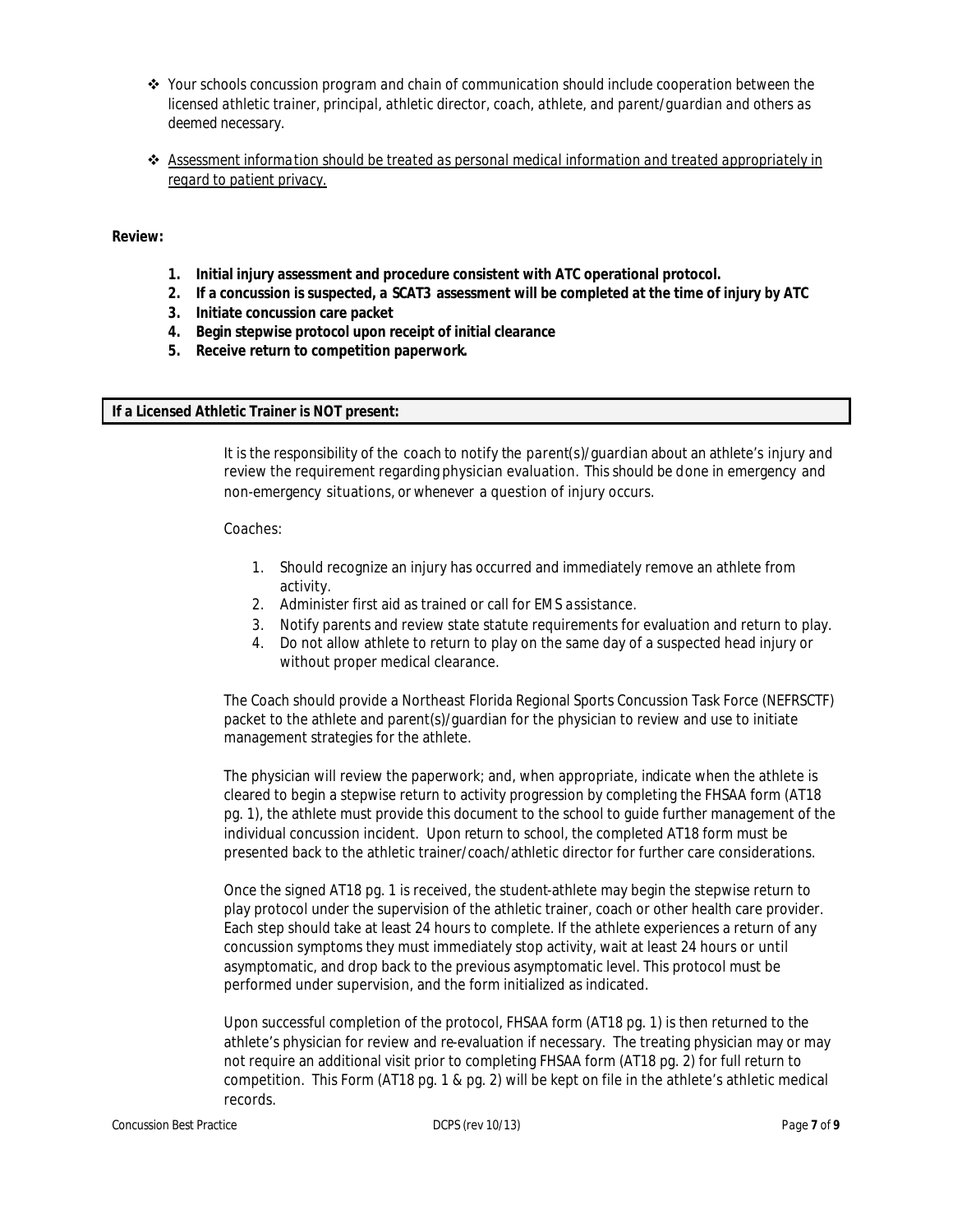All concussions must be evaluated by a licensed MD /DO and return to play decisions are to be made by a licensed MD /DO. The FHSAA AT-18 parts 1 and 2 are both to be completed and signed by a licensed MD / DO prior to beginning a return to play protocol and competition respectively.

**Review:**

- **1. Call home to inform parent(s)/guardian of the injury and requirements of returning to activity.**
- **2. Provide a Northeast Florida Regional Sports Concussion Task Force (NEFRSCTF) packet**
- **3. Supervise a stepwise protocol once clearance has been received from physician.**

### **RETURN TO PLAY**

**Prior to any return to activity** *following a concussion,* **an athlete must be medically cleared by a qualified physician** *(MD/DO)* **and the proper forms (AT18) must be on file.** Based upon written operational protocols, the volunteer "team physician" may be willing to provide this documentation; however, in many cases this plan may require the family health care provider or treating physician to complete these forms.

v *The volunteer team physician, licensed athletic trainer, or school representatives reserve the right to withhold any student athlete from activity, if symptoms persist or if current guidelines for sports concussion management were not appropriately followed by the independent health care provider or facility.*

Prior to return to play the athlete must complete a stepwise return to play protocol and have on file **FHSAA form (A18 pg.1)** and the **return to competition form (AT18 pg.2)** from the FHSAA.

v *The Licensed Athletic Trainer is the on-site healthcare professional with the responsibility and authority to withhold the athlete from practice or competition if they believe the athlete is at further risk of injury. The Licensed Athletic Trainer works under the direction of a supervising physician via a written operational protocol.* 

### **Review:**

- **1. Must be cleared by physician to begin initial return to play (stepwise progression)**
- **2. Must complete supervised stepwise progression (minimum 4 full days (96hrs) prior to return to competition)**
- **3. Student athlete must have FSHAA form (AT18) on file in athletic directors office**
- **4. Once all paperwork is on file, the volunteer team physician will make the final decision on return to competition.**

Further resource information is available through ImPACT at ww.impacttest.com

Questions or concerns please contact ImPACT at 1-877-646-7991 / www.impacttest.com or Jim Mackie 904-202- 5320 or 904-477-9291